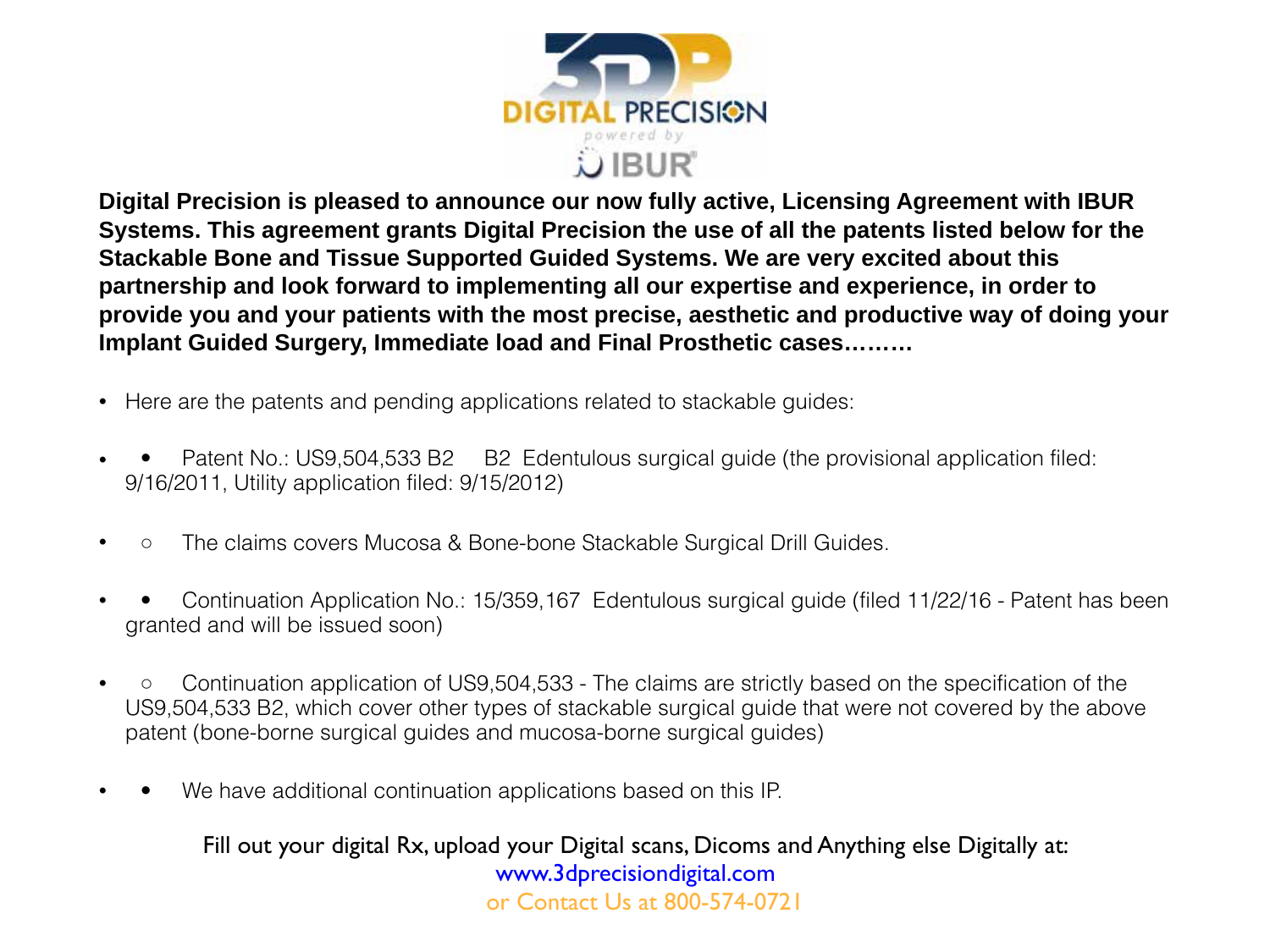

# 3DP Guided Surgery, Immediate Load & Implant Restorative Options **Patented and Licensed Stackable Bone and Tissue Guides**



[www.3dprecisiondigital.com](http://www.3dprecisiondigital.com) 800-574-0721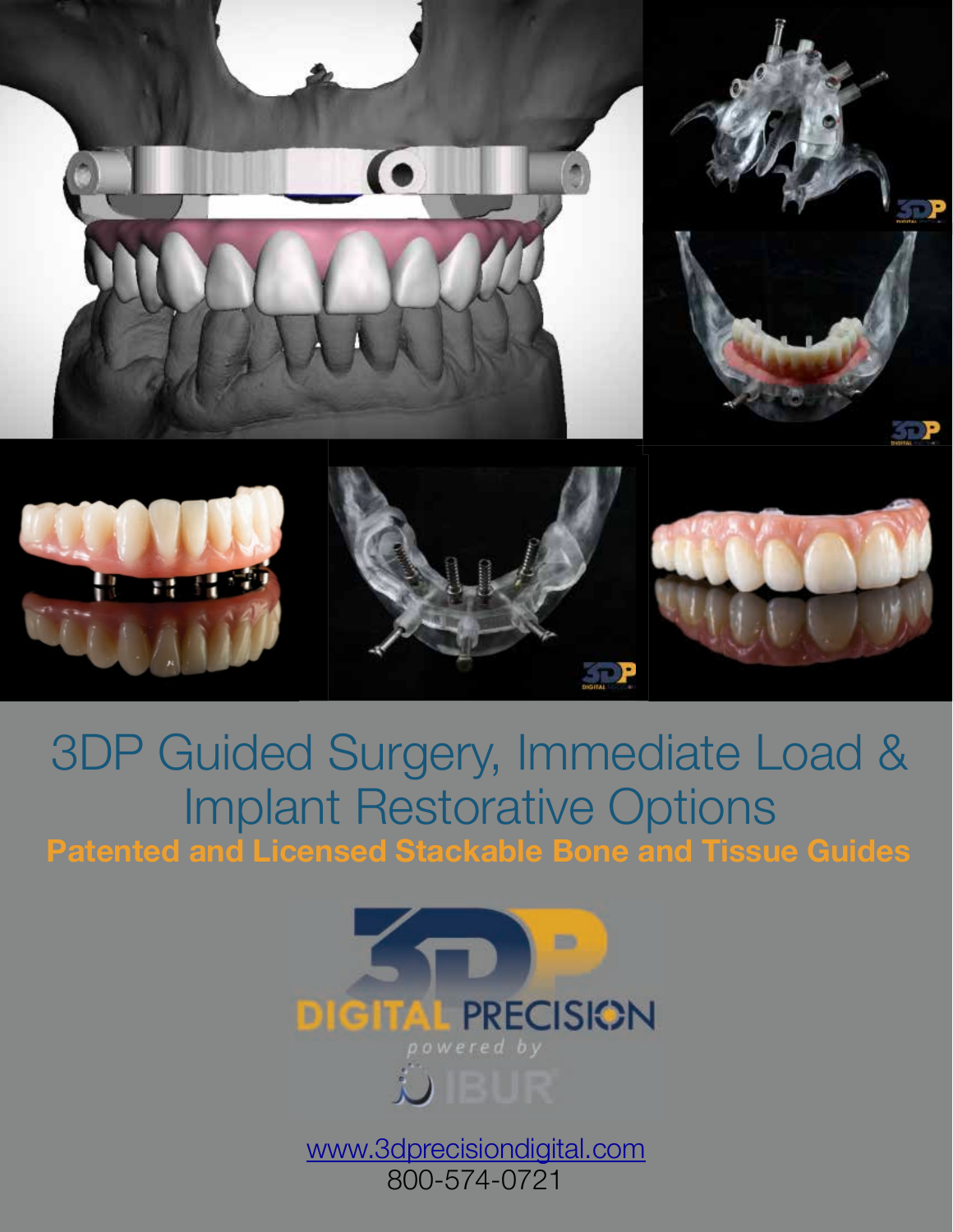

## **Guided Prosthetics - Scan to Definitive, per Arch**

| <b>Item</b>                                                                                               | <b>Description</b>                                                                                             | <b>Retail Price</b> |
|-----------------------------------------------------------------------------------------------------------|----------------------------------------------------------------------------------------------------------------|---------------------|
| <b>CT Surgical</b><br>Guide &<br><b>Bone</b><br><b>Foundation</b><br>Guide<br>(includes Printed<br>Model) | <b>Virtual 3D</b><br>planning<br>(powered by<br>3DP.<br>Surgical<br>Guide & Bone<br>Foundation<br>All on 4/5/6 | <b>\$2250</b>       |
| <b>CT</b><br><b>Immediate</b><br><b>Provisional</b>                                                       | <b>Screw</b><br>retained<br><b>PMMA</b><br>prosthesis,<br>parts not<br>included.                               | \$650               |

**Please note that fees do not include implant parts: analogs, temporary abutments, final screws or multi unit abutments.**

## **CT Surgical Guide w/ Provisional: INCLUDES:**

Printed validation model, Surgical Guide with drill sleeves, Bone Foundation Guide, Tripod Index, Clear Bridge, Gaskets/Bite, Dry model surgery, Finished provisional bridge, Implant parts for provisional not included.

**\$2750**



**UPLOAD YOUR FILES AND DIGITAL RX AT: www.3dprecisiondigital.com**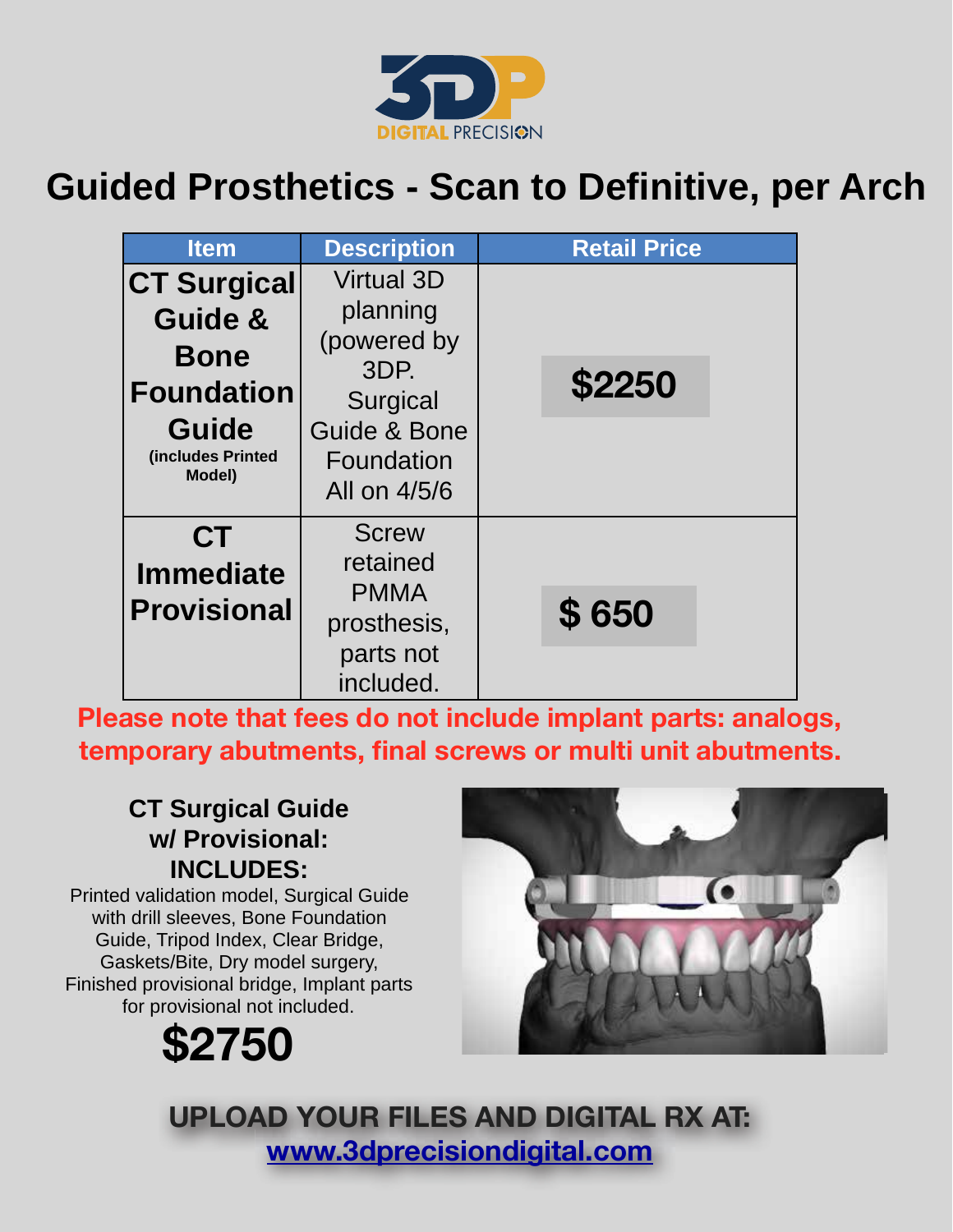## Zurick Bridge Zr \$6250

### Prettau Bridge \$5500

## Zurick Bridge Ti \$5500



**Zirconium substructure with individual crown preps and individual e.max crowns. Gingival can be pressed e.max ceramic or composite.**



**Full contour Prettau zirconia with porcelain layered in the aesthetic zone. Gingival and non functional areas are solid zirconia.** 



**Titanium substructure with individual crown preps that are opaqued and individual e.max crowns. Gingival architecture is composite.**

Pekkton® Bridge \$4900 BDT Technique



**To meet the demanding biomechanical criteria of prosthetic solutions ask for Pekkton® (PEKK): This high performance polymer serves as a implant substructure and supports implants and individual e.max crowns.**

## Montreal Bar \$3000



**Hybrid option that includes: Titanium bar wrapped with acrylic and finished with nano hybrid Phonares II denture teeth.** 

Montreal Bar-Overdenture \$2500



**Titanium milled bar with tapped and screwed locators, custom designed to support a Precision over-denture.** 

\*Recommendation is that a metal framework be designed inside the over-denture for maximum strength and support. Additional \$150 for metal framework

**Please note that fees do not include implant parts: Multi-unit abutments or Cad/Cam abutments. Everything else is included in fee.** 





SOLID MONOLITHIC ZIRCONIA, PRETTAU STYLE NOW:

**\$4900**